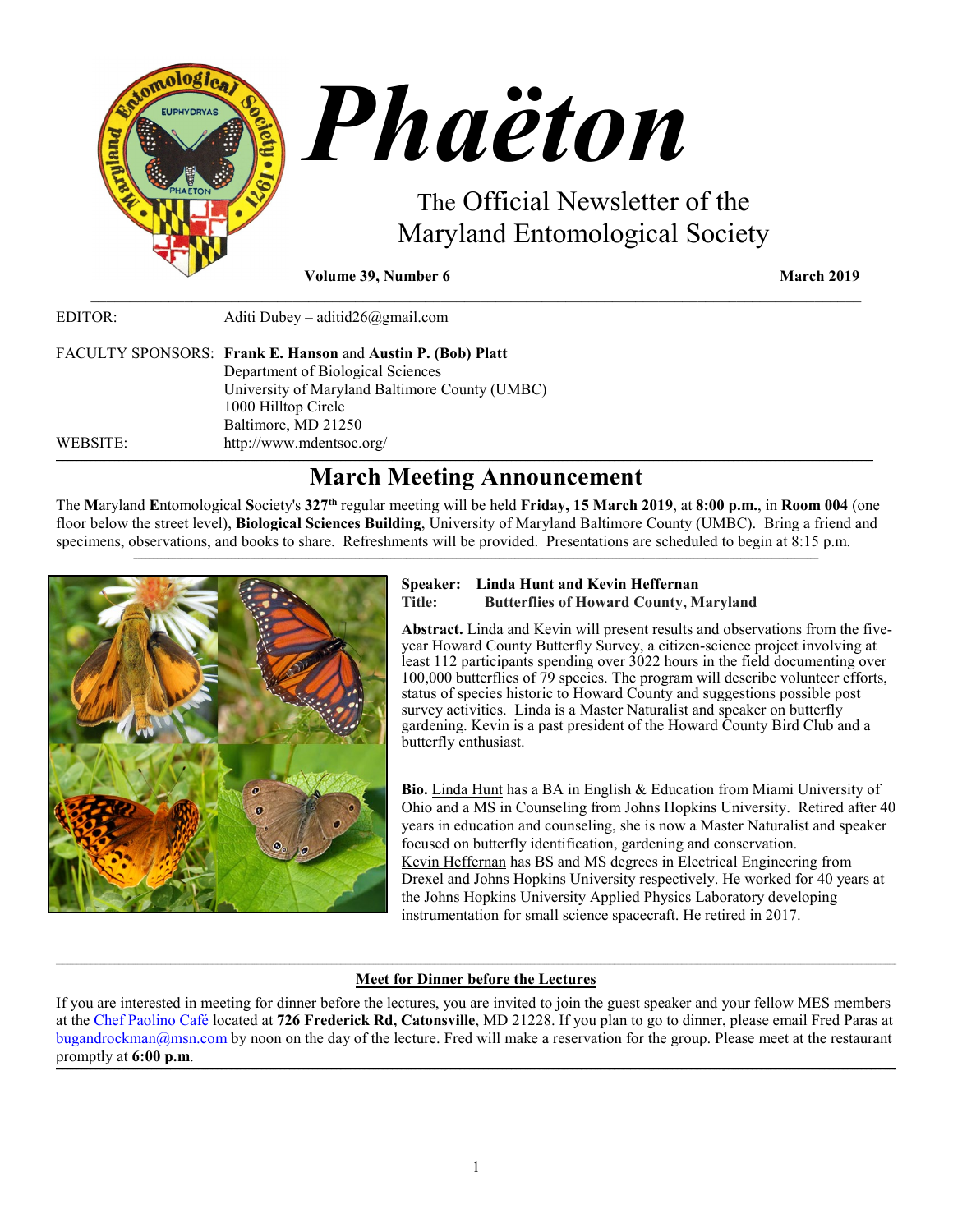#### **\*\*\*DON'T FORGET TO RENEW\*\*\* \*\*\*IT'S MEMBERSHIP RENEWAL TIME\*\*\* OCT 2018 – SEP 2019 MEMBERSHIP YEAR**

Membership renewal forms were inserted in the front of the September 2018 issue of *The Maryland Entomologist*. If the date on your address label reads 2018, it is time for you to renew for the "October 2018 – September 2019" membership year. Please check that your contact information is correct and return the form along with your check (made out to Maryland Entomological Society) to: **Edgar A. Cohen, Jr.** (MES Treasurer), 5454 Marsh Hawk Way, Columbia, MD 21045

#### **\_\_\_\_\_\_\_\_\_\_\_\_\_\_\_\_\_\_\_\_\_\_\_\_\_\_\_\_\_\_\_\_\_\_\_\_\_\_\_\_\_\_\_\_\_\_\_\_\_\_\_\_\_\_\_\_\_\_\_\_\_\_\_\_\_\_\_\_\_\_\_\_\_\_\_\_\_\_\_\_\_\_\_\_\_\_\_\_\_\_\_\_\_\_\_\_\_\_\_\_\_\_\_\_\_\_\_\_\_\_\_\_\_\_\_\_\_\_\_\_\_\_\_\_\_\_\_\_\_\_\_\_\_\_\_\_\_\_\_\_\_\_\_\_\_\_\_\_\_\_\_\_\_\_\_\_\_\_\_\_\_\_\_\_\_\_\_\_ HONORING MEMBER DONORS**

MES wishes to honor the following members who made charitable donations along with their recent membership renewals. These donations help with the printing and mailing of *The Maryland Entomologist*.

**David Adamski**

#### **WELCOME TO NEW MEMBERS**

MES welcomes the following new members to the Society:

**Patricia Nichols \_\_\_\_\_\_\_\_\_\_\_\_\_\_\_\_\_\_\_\_\_\_\_\_\_\_\_\_\_\_\_\_\_\_\_\_\_\_\_\_\_\_\_\_\_\_\_\_\_\_\_\_\_\_\_\_\_\_\_\_\_\_\_\_\_\_\_\_\_\_\_\_\_\_\_\_\_\_\_\_\_\_\_\_\_\_\_\_\_\_\_\_\_\_\_\_\_\_\_\_\_\_\_\_\_\_\_\_\_\_\_\_\_\_\_\_\_\_\_\_\_\_\_\_\_\_\_\_\_\_\_\_\_\_\_\_\_\_\_\_\_\_\_\_\_\_\_\_\_\_\_\_\_\_\_\_\_\_\_\_\_\_\_\_\_\_\_\_**

### **MINUTES OF THE 326TH MEETING OF THE MARYLAND ENTOMOLOGICAL SOCIETY**

The meeting commenced at 8:00 PM on February 15, 2019. Following difficulties with the audio-visual system, President Fred Paras welcomed the attendees and introduced the speaker, Patricia Nichols. The lecture commenced at 8:55 PM, the A-V difficulties being unsolvable. In attendance were 10 members and 5 guests. The lecture abstract and speaker biographical information appeared in the February issue of the *Phaëton.* 

#### **15 FEBRUARY 2019 MES LECTURE**

#### **Speaker: Patricia Nichols, Director of Education, Philadelphia Insectarium and Butterfly Pavilion**

#### **Title: Adventures of an Entomologist and a Start-Up Insectarium**

The speaker, a Michigan native, received an undergraduate degree in entomology from Michigan State University. She was employed studying biological control methods of the brown marmorated stinkbug, specifically whether an Asian parasitic wasp would harm the native Michigan stinkbug. Concurrently, she founded a home-based business, "Insectopia", providing live insect displays for birthday parties and schools. As a child, Ms. Nichols had a tremendous interest in insects, and attended a "bug camp". It was her desire in establishing "Insectopia" to encourage a similar interest in entomology in other children, and possibly spark a

life-long interest and career path for some. At a later point in time, she accepted a position with the Philadelphia Insectarium and Butterfly Pavilion (IBP).

The IBP is the largest butterfly pavilion east of the Mississippi River. As mentioned above, the audio-visual system was not functioning, and the speaker's slides could not be shown. Ms. Nichols described the physical aspects of the Insectarium building, the display spaces, and rearing areas. It has a lighting system that replicates the day/night schedules of nocturnal insects. As the Director of Education, Ms. Nichols works with schools to provide entomology education and enrichment. She also works with pollinator gardens, and visits senior facilities to show living insect displays. She described current programs, both in-house and traveling, camp activities and projects, and future goals.

The lecture ended at 9:50 PM.

The book co-authored by member Dr. Harold Harlan, *Guide to Venomous and Medically Important Invertebrates*, mentioned in previous issues of the *Phaëton*, has been published. Dr. Harlan brought and distributed copies to members who had asked to purchase copies.

The business meeting commenced at 10:45 PM. Vice-President Phil Kean reported a treasury balance of \$5,021.64, as transmitted to him by Treasurer Ed Cohen who was unable to attend.

Old Business: There was none to discuss.

New Business: Member and MES journal editor Gene Scarpulla proposed that *The Maryland Entomologist* be archived by the Biodiversity Heritage Library (BHL), at no cost to the journal or the Society. This would serve to permanently archive the journal, and make it more accessible to researchers. *Maryland Birdlife*, the journal of the Maryland Ornithological Society, is archived there. All issues except the two most recent years will be accessible.

Dr. Harlan moved that "We accept and sign the form to have *The Maryland Entomologist* archived by the Biodiversity Heritage Library". Member and Vice-President Phil Kean seconded the motion. The members in attendance voted unanimously to accept the motion.

The group congratulated *Phaëton* editor Aditi (Addie) Dubey on her recent marriage.

**\_\_\_\_\_\_\_\_\_\_\_\_\_\_\_\_\_\_\_\_\_\_\_\_\_\_\_\_\_\_\_\_\_\_\_\_\_\_\_\_\_\_\_\_\_\_\_\_\_\_\_\_\_\_\_\_\_\_\_\_\_\_\_\_\_\_\_\_\_\_\_\_\_\_\_\_\_\_\_\_\_\_\_\_\_\_\_\_\_\_\_\_\_\_\_\_\_\_\_\_\_\_\_\_\_\_\_\_\_\_\_\_\_\_\_\_\_\_\_\_\_\_\_\_\_\_\_\_\_\_\_\_\_\_\_\_\_\_\_\_\_\_\_\_\_\_\_\_\_\_\_\_\_\_\_\_\_\_\_\_\_\_\_\_\_\_\_\_**

The meeting adjourned at approximately 11:10 PM.

*Respectfully submitted, Janet A. Lydon, MES Secretary*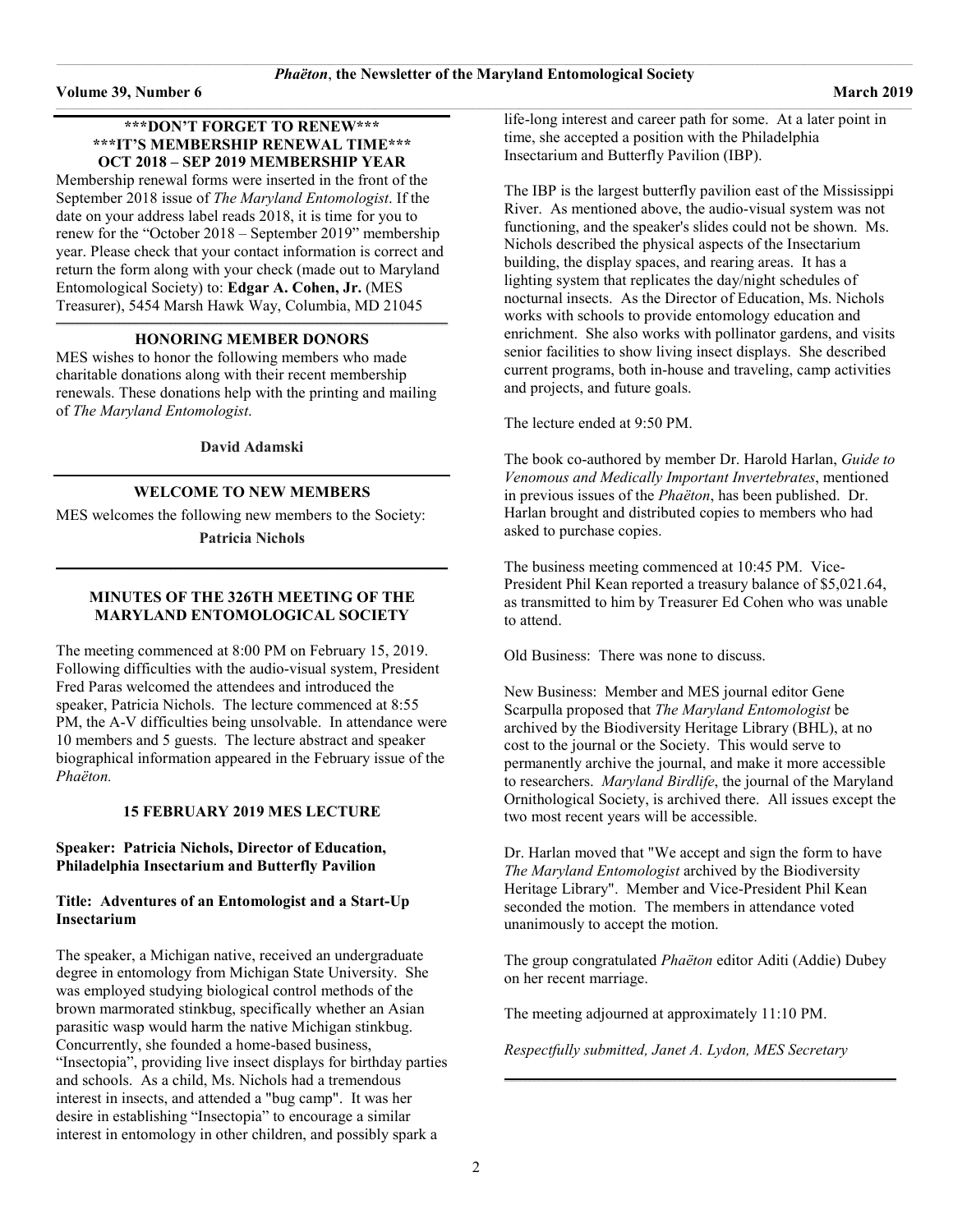**Volume 39, Number 6 March 2019**

#### **ENTOMOLOGICAL SOCIETY OF WASHINGTON PUBLIC MEETING**

#### **Thu, 4 April 2019; 7:00 p.m.**

Topic: TBA Speaker: TBA National Museum of Natural History, Smithsonian Institution, Washington, DC [http://entsocwash.org/.](http://entsocwash.org/)



#### **Central Maryland Beekeepers Association**

Supporting and promoting beekeepers and the viability of honeybees in central Maryland

#### **MEMBERS MEETINGS**

#### **Tue, 2 April 2019; 7:00 p.m.**

**Steve McDaniel** will speak about "My Biggest Beekeeping Mistakes."

Members meetings are held at the Oregon Ridge Nature Center, 13555 Beaver Dam Road, Cockeysville, Maryland. Additional information can be found at:

[http://www.centralmarylandbees.org/meetings-3/membership](http://www.centralmarylandbees.org/meetings-3/membership-meeting-schedule/)[meeting-schedule/](http://www.centralmarylandbees.org/meetings-3/membership-meeting-schedule/)

#### **UNIVERSITY OF MARYLAND DEPARTMENT OF ENTOMOLOGY COLLOQUIA**

**Fri, 15 March 2019, 12:00 p.m.**

**"Managing weeds in organic vegetables with cover crops"** Alan Leslie (UMD Extension Agent, Charles County)

#### **Fri, 29 March 2019, 12:00 p.m.**

#### **"Satellites, drones, sensors, and robots: novel tools for insect population management"**

Yong-Lak Park (Professor of Entomology, West Virginia University)

#### **Fri, 5 April 2019, 12:00 p.m.**

## **"Putting ecological theory into practice: 15 years of tidal marsh restoration at Poplar Island"**

Lorie Staver (Assistant Research Scientist, University of Maryland Center for Environmental Science)

#### **Fri, 12 April 2019, 12:00 p.m.**

**"Heatwaves, novel hosts, and disappearing caterpillars"** Mariana Abarca Zama (Assistant Research Professor, Biology, Georgetown University)

Entomology colloquia take place in 1130 Plant Sciences Building, College Park, MD. For additional information, go to: [http://entomology.umd.edu/calendar.html.](http://entomology.umd.edu/calendar.html)

#### **\_\_\_\_\_\_\_\_\_\_\_\_\_\_\_\_\_\_\_\_\_\_\_\_\_\_\_\_\_\_\_\_\_\_\_\_\_\_\_\_\_\_\_\_\_\_\_\_\_\_\_\_\_\_\_\_\_\_\_\_\_\_\_\_\_\_\_\_\_\_\_\_\_\_\_\_\_\_\_\_\_\_\_\_\_\_\_\_\_\_\_\_\_\_\_\_\_\_\_\_\_\_\_\_\_\_\_\_\_\_\_\_\_\_\_\_\_\_\_\_\_\_\_\_\_\_\_\_\_\_\_\_\_\_\_\_\_\_\_\_\_\_\_\_\_\_\_\_\_\_\_\_\_\_\_\_\_\_\_\_\_\_\_\_\_\_\_\_ 2019 ALL BUGS GOOD AND BAD WEBINAR SERIES**

This webinar series discusses troublesome insects such as invasive ants, landscape, vegetable and household pests, as well as beneficial insects such as native pollinators. Webinars are held on the first Friday of every month at 2PM EST.

#### **Fri, 5 April 2019; 2:00 p.m.**

Topic: Snakes – Identification and Environmental Importance Speaker: TBA

#### **Fri, 3 May 2019; 2:00 p.m.**

Topic: Emerald Ash Borer Speaker: Wizzie Brown, Texas A&M Agrilife Extension

Information about upcoming webinars and archives of previous recordings can be found at [https://articles.extension.org/pages/74786/2019-all-bugs-good](https://articles.extension.org/pages/74786/2019-all-bugs-good-and-bad-webinar-series)[and-bad-webinar-series](https://articles.extension.org/pages/74786/2019-all-bugs-good-and-bad-webinar-series)

#### **FREE ONLINE MEDICAL ENTOMOLOGY COURSE**

Course: Medical Entomology Dates: Monday, March 18, 2019 – Sunday, April 28, 2019 Location: Online

About: Institut Pasteur launches a new session of the MOOC Medical Entomology, a free online course on insect and tick vectors and transmission of pathogens. This MOOC will start on March 18 , 2019, and run for six weeks. The MOOC Medical Entomology will teach the role of vectors in the functioning of ecosystems and how to interrupt the vector transmission chain. It is organized from an entomological perspective, with each session devoted to a particular taxonomic group of insects and ticks. The MOOC is dedicated to students in biological or medical sciences, public health advisors (human and animal health), stakeholders in vector control, researchers and NGO members. It will be delivered by a team of experts from the Institut Pasteur, IRD and other well-known scientific institutions. It is organized in 6 weeks of 3–6 sequences. Each sequence is composed of a 10 minutes video and a multiple choice test to help students check their understanding. A certificate attesting successful completion of the course will be delivered. The videos are in English subtitled in French and English.

For more information and to register, visit [https://www.fun](https://www.fun-mooc.fr/courses/course-v1:pasteur+96003+session02/about)[mooc.fr/courses/course-v1:pasteur+96003+session02/about](https://www.fun-mooc.fr/courses/course-v1:pasteur+96003+session02/about) **\_\_\_\_\_\_\_\_\_\_\_\_\_\_\_\_\_\_\_\_\_\_\_\_\_\_\_\_\_\_\_\_\_\_\_\_\_\_\_\_\_\_\_\_\_\_\_\_\_\_\_\_\_\_\_\_\_\_\_\_\_\_\_\_\_\_\_\_\_\_\_\_\_\_\_\_\_\_\_\_\_\_\_\_\_\_\_\_\_\_\_\_\_\_\_\_\_\_\_\_\_\_\_\_\_\_\_\_\_\_\_\_\_\_\_\_\_\_\_\_\_\_\_\_\_\_\_\_\_\_\_\_\_\_\_\_\_\_\_\_\_\_\_\_\_\_\_\_\_\_\_\_\_\_\_\_\_\_\_\_\_\_\_\_\_\_\_\_**

### **GEORGE WASHINGTON UNIVERSITY BIOLOGICAL SCIENCES SEMINAR SERIES**

#### **Fri, 22 March 2019, 3:00 p.m.**

**"Tardigrades: an emerging model for studying the evolution of animal body plans and survival of biological materials in extreme conditions"**

Bob Goldstein (James L. Peacock III Distinguished Professor, Biology Department, University of North Carolina)

Seminars take place at: The School of Media & Public Affairs 805 21st St NW, Room 310